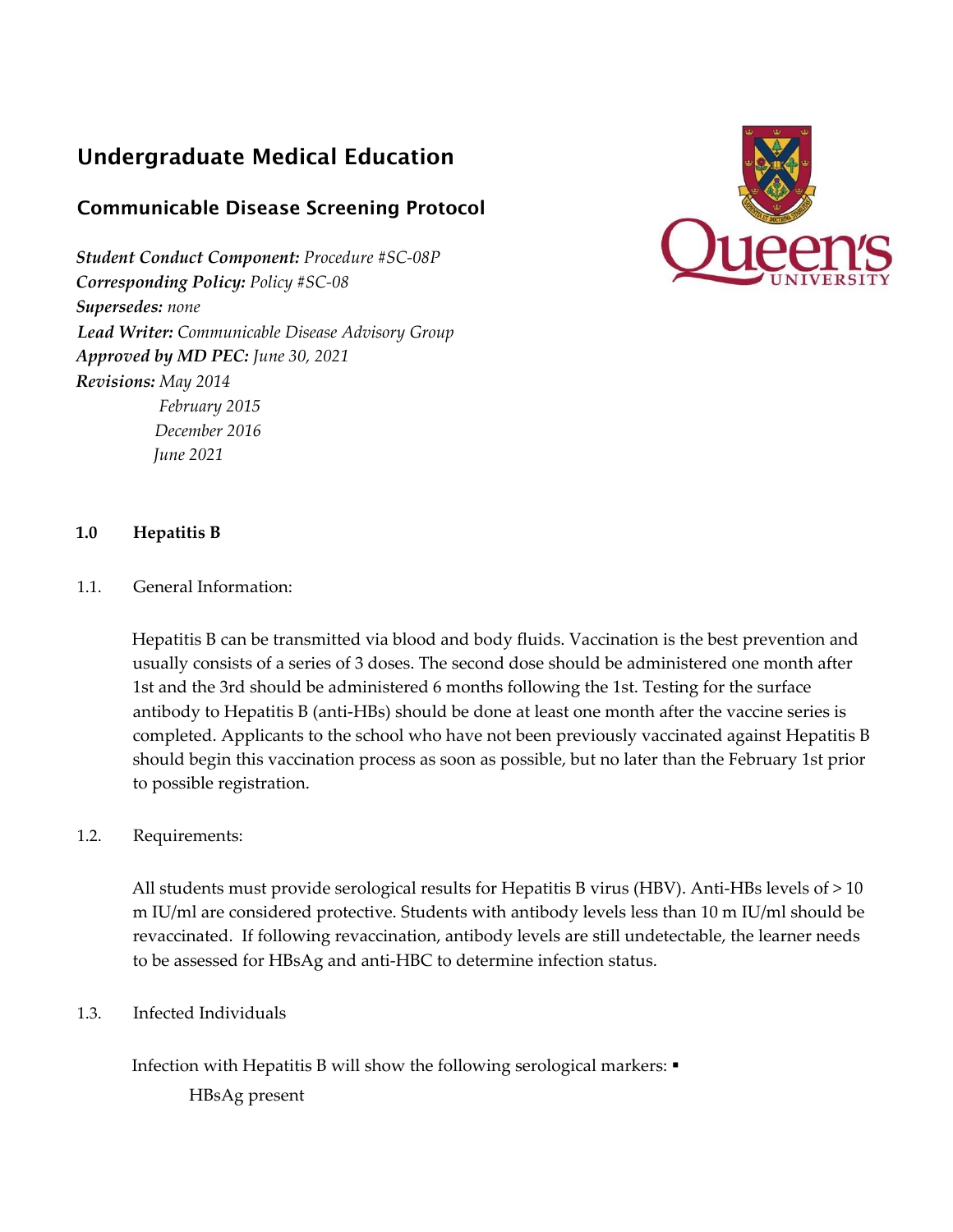Anti-HBc IgG or IgM depending on whether the infection is acute or chronic. Persons infected with HBV will be referred to the Director, Student affairs for follow‐up and counseling on therapy and possible accommodations for learning.

## **2.0 Hepatitis C**

2.1. General information:

Hepatitis C is a transmitted via blood and body fluids and there is no vaccine currently available.

## 2.2. Requirements:

Students must provide documentation of their Hepatitis C serology. Students with anti‐HCV antibody must have viral load status determined. Students with active hepatitis C will be referred to the Director, Student Affairs for follow‐up and counseling on therapy and possible accommodations for learning.

## **3.0 HIV**

3.1. General information:

HIV is transmitted via blood and body fluids and there is no vaccine currently available.

## 3.2. Requirements:

Students must provide documentation of their HIV serology. Students with anti-HIV antibody must have viral load status determined. Students with HIV will be referred to the Director, Student Affairs for follow‐up and counseling on therapy and possible accommodations for learning.

## **4.0 Tuberculosis**

4.1. General information:

Tuberculosis is an infectious disease primarily of the respiratory tract and is transmitted from person to person via aerosols through contact with an infected individual.

4.2. Requirements: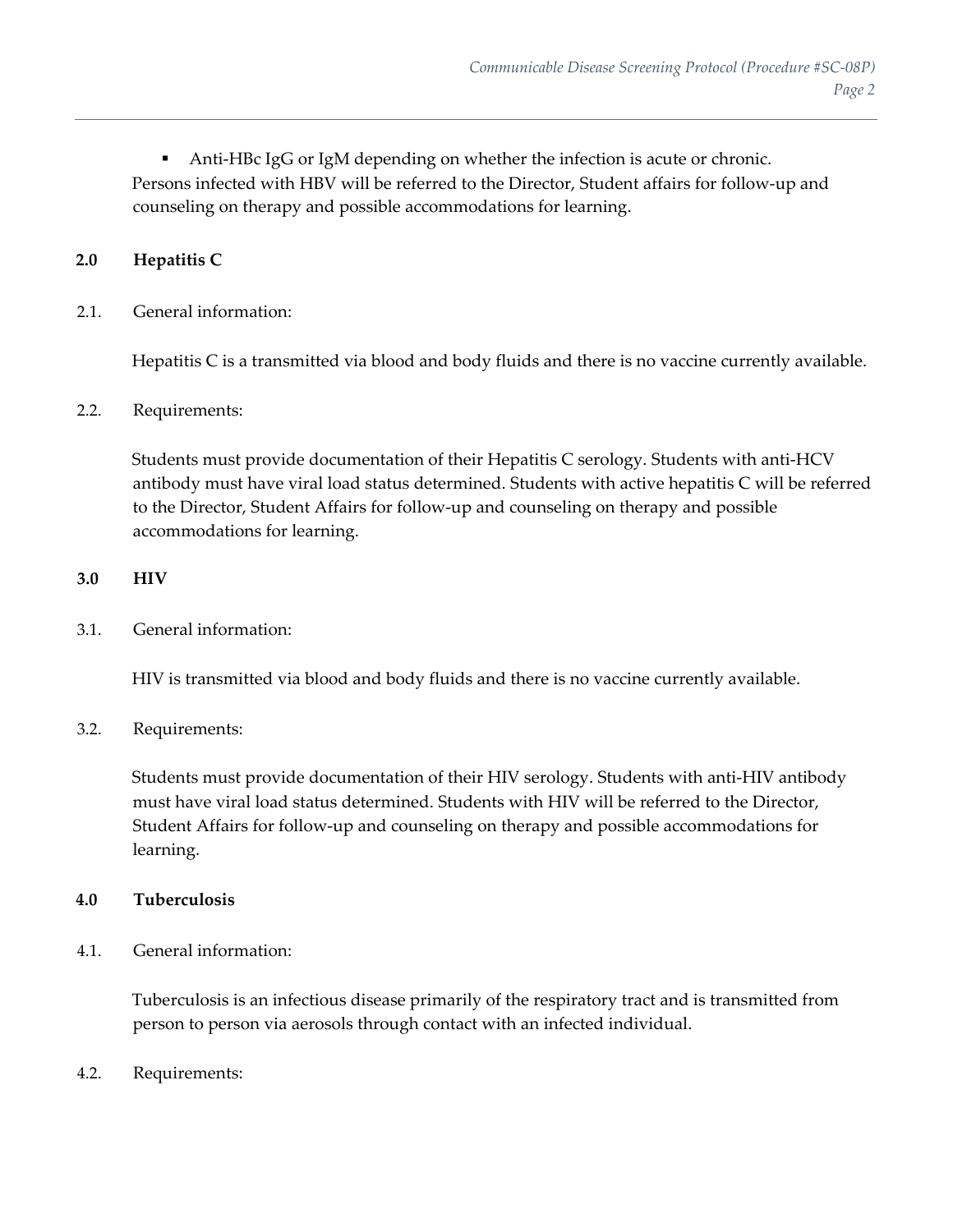All students must provide documentation of a previous 2 step mantoux test (a 2 step mantoux test consists of the 1st step given and a reading is performed in 48‐72 hours; the 2nd step must be at least one week, but not more than 3 weeks apart from the 1st step). If no documentation exists or the student has not had a 2 step mantoux, then do a 2 step. If there is documentation of a previous 2 step mantoux, a single TST (tuberculin skin test) is required (within the last year)

4.3. If the results of either the initial 2‐step TST or single step TST are positive (due to BCG vaccine or any other cause) the student must obtain a chest x ray and obtain a referral to an Infectious Disease specialist (TB clinic) for further assessment. A written report of the results of the assessment must be provided to Queen's. If the student has a documented history of a previous positive TST, a repeat TST is not required. Proceed with chest x ray and follow up as above with Infectious Disease specialist.

## **5.0 Measles/Mumps/Rubella**

5.1. General information:

Measles is an infection of the respiratory system caused by a virus via respiratory droplets.

Mumps is a viral disease spread via respiratory secretions and is easily transmissible.

Rubella is an infectious disease that is spread via respiratory droplets.

Measles, Mumps and Rubella are all preventable with vaccination.

## 5.2. Requirements:

Students must provide evidence of complete vaccination series as per the Canadian Immunization Guide or provide serological evidence of immunity.

## **6.0 Varicella (Chickenpox)**

6.1. General information:

Varicella is a highly contagious virus spread by direct contact or aerosols. An effective chicken pox vaccine is used in Canada and has significantly decreased the incidence of this disease.

6.2. Requirements: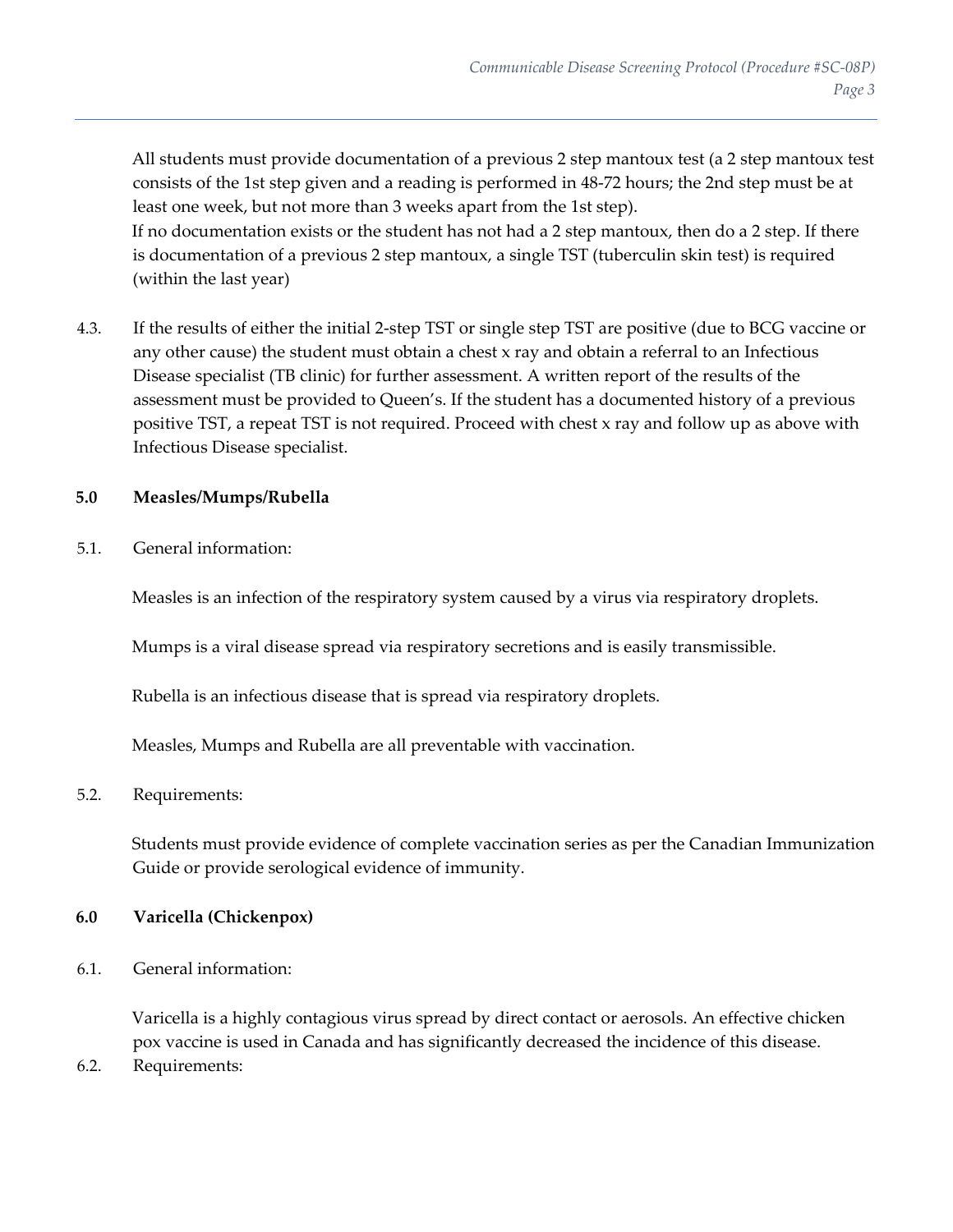Students must provide serological evidence of immunity, or proof of vaccination (two doses of univalent varicella vaccine administered at least 6 weeks apart).

6.3. Non‐ immune students who have a contraindication to receiving the varicella vaccine must inform the UGME office upon enrollment and will be referred to the Director, Student Affairs.

## **7.0 Polio**

7.1. General information:

Polio is an acute, viral infectious disease spread from person to person, primarily through the fecal‐oral route. Polio is preventable with vaccination.

7.2. Requirements:

Students are required to provide documentation of having received a complete primary series of polio vaccine (4 doses for children up to 6 years old, or 3 doses if primary series started after age 7).

Adults previously immunized with polio vaccine who are at increased risk of exposure (health care workers) should receive a single lifetime booster dose of IPV containing vaccine.

If not immunized or no documentation, student should receive two doses of IPV containing vaccine given 4‐8 weeks apart, followed by a third dose 6‐12 months apart, after the second dose. Documentation of receipt of vaccination is required.

## **8.0 Tetanus/Diphtheria/Pertussis**

8.1. General information:

Tetanus ("lockjaw") is a bacterial disease that is spread through the environment, often found in soil and dirt, and usually enters the body via a break in the skin. Diphtheria is a respiratory illness caused by bacteria and most commonly spread via direct contact and airborne droplets. Pertussis ("whooping cough") is a highly contagious respiratory infection caused by bacteria and spread primarily through droplet contact as well as direct contact with respiratory secretions. Tetanus, Diphtheria and Pertussis are preventable via vaccination.

8.2. Requirements: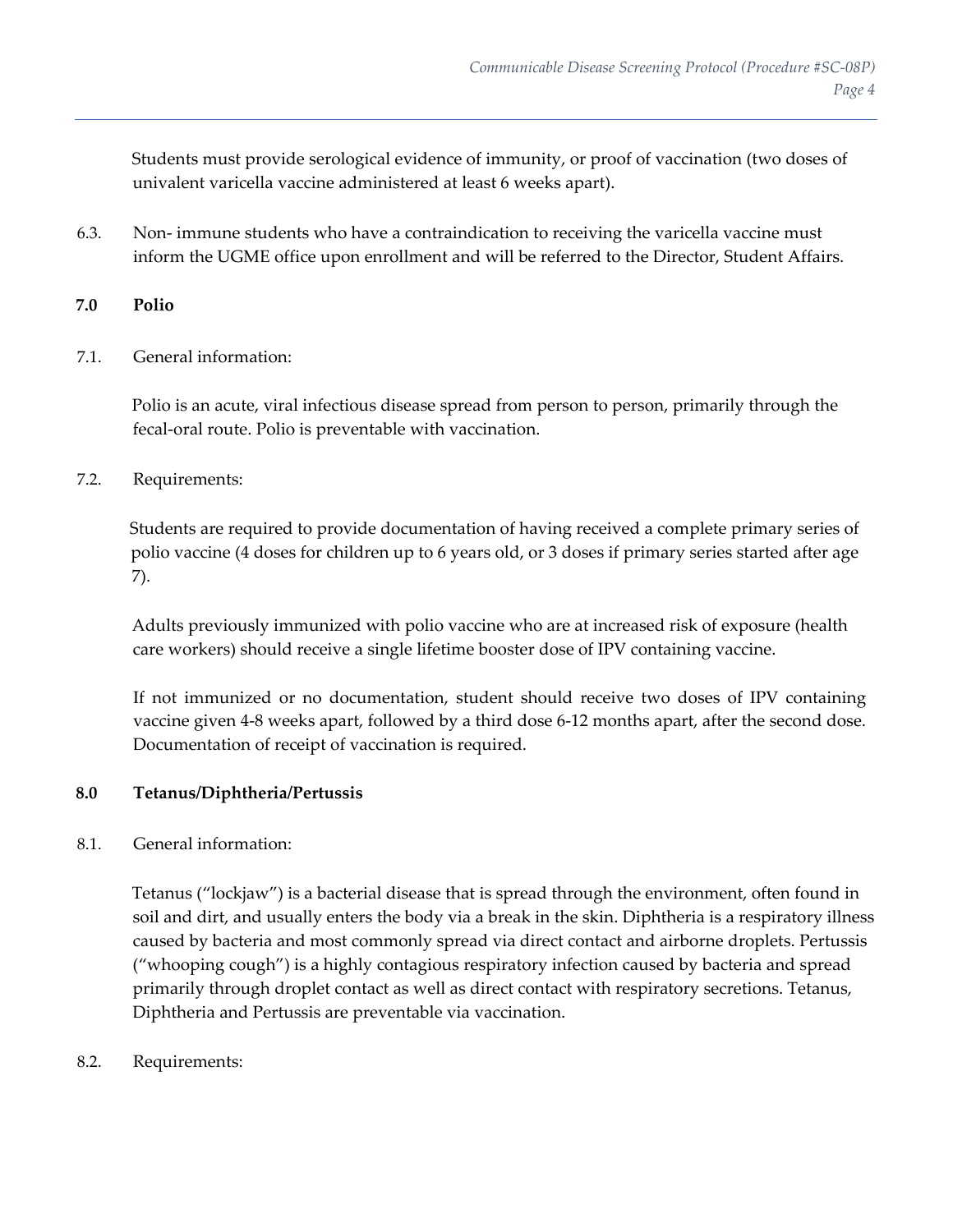Students must provide proof of receipt of the primary series of vaccine or booster received within last 10 years for tetanus and diphtheria. Students are also strongly encouraged to receive one dose of **acellular pertussis‐containing vaccine** or provide proof thereof.

## **9.0 Influenza**

## 9.1. General information:

Influenza is a respiratory infection caused by Influenza A and B viruses. Influenza is spread by droplet and contact with respiratory secretions. Influenza is preventable via annual vaccine; therefore it is required that students receive their flu vaccine.

## 9.2. Requirements:

Students are required to obtain an annual influenza immunization and documentation must be forwarded to the UGME Office by December 1st each academic year.

9.3. Flu vaccination is a requirement of your clinical activities. In the event of an "outbreak", learners who are not vaccinated may be required to take an antiviral drug, mask, vaccinate and/or miss work.

The National Advisory Committee on Immunization (NACI) *"considers the provision of influenza* vaccine for health care workers who have direct patient contact to be an essential component of the standard *of care for the protection of their patients. Health care workers who have direct patient contact should consider it their responsibility to provide the highest standard of care, which includes undergoing annual influenza vaccination. In the absence of contraindications, refusal of health care workers who have direct patient contact be immunized against influenza implies failure in their duty of care to their patients".*

9.4. Students who have a contraindication to receiving the influenza vaccine must so inform the UGME Office upon enrollment and will be referred to the Director, Student Affairs.

## **10.0 Novel Coronavirus Disease 2019 (COVID‐19)**

Novel coronavirus disease 2019 (COVID‐19) vaccination is required for encounters with standardized patients, volunteer patients and clinical placements. Medical learners should follow NACI recommendations on the use of COVID-19 vaccines. Medical learners who choose not to have COVID‐19 vaccination should be notified that hospital policies may preclude them from clinical placements or require antiviral prophylaxis and immunization in the event of a COVID‐19 outbreak.